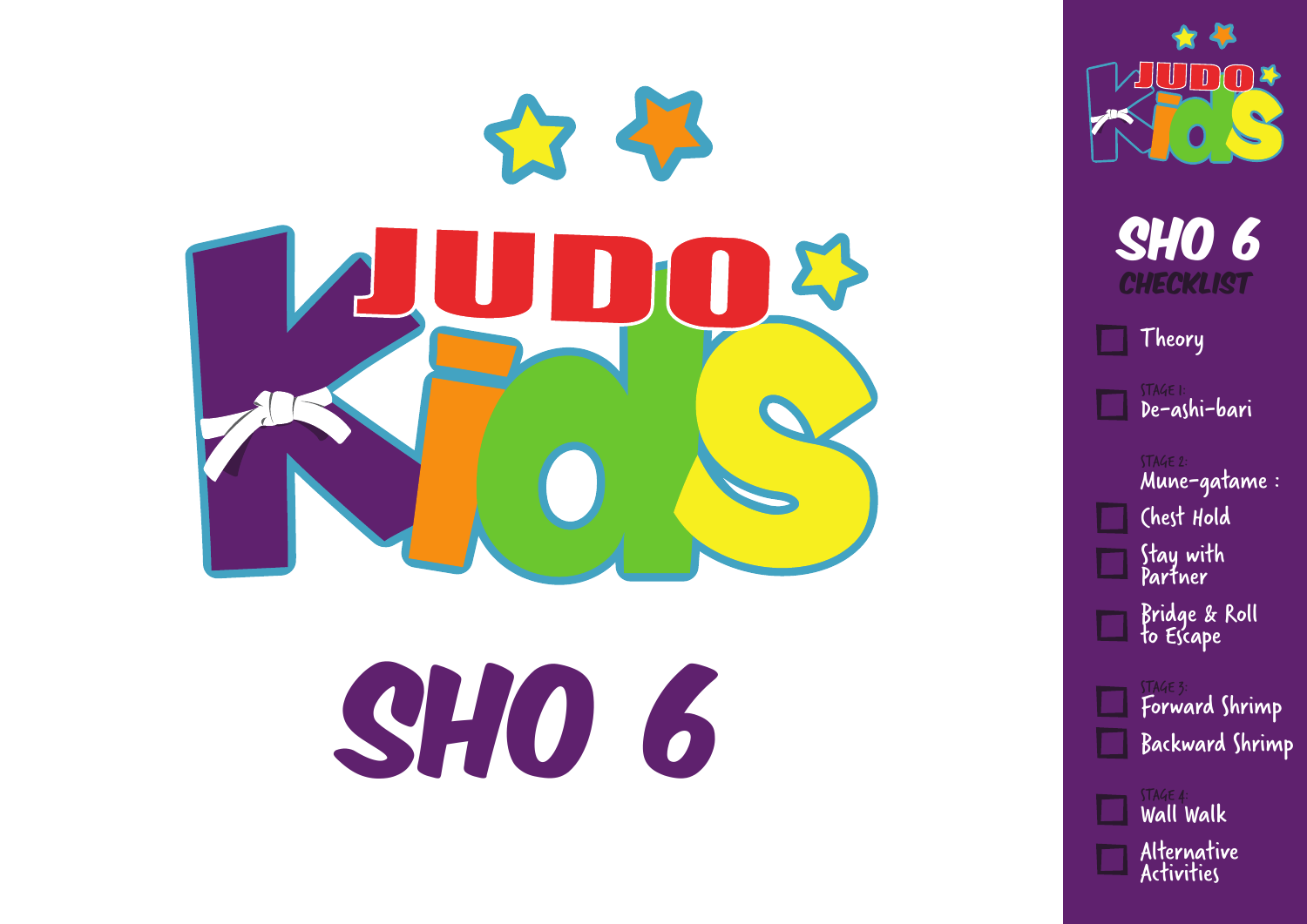Theory:

#### **TECHNICAL**

De-ashi-bari – Advanced Foot Sweep Mune-gatame – Chest Hold





**SHO 6 CHECKLIST** 

Theory I I

> STAGE 1: De-ashi-bari

STAGE 2: Mune-gatame : Chest Hold Stay with Partner

Bridge & Roll to Escape

STAGE 3: Forward Shrimp Backward Shrimp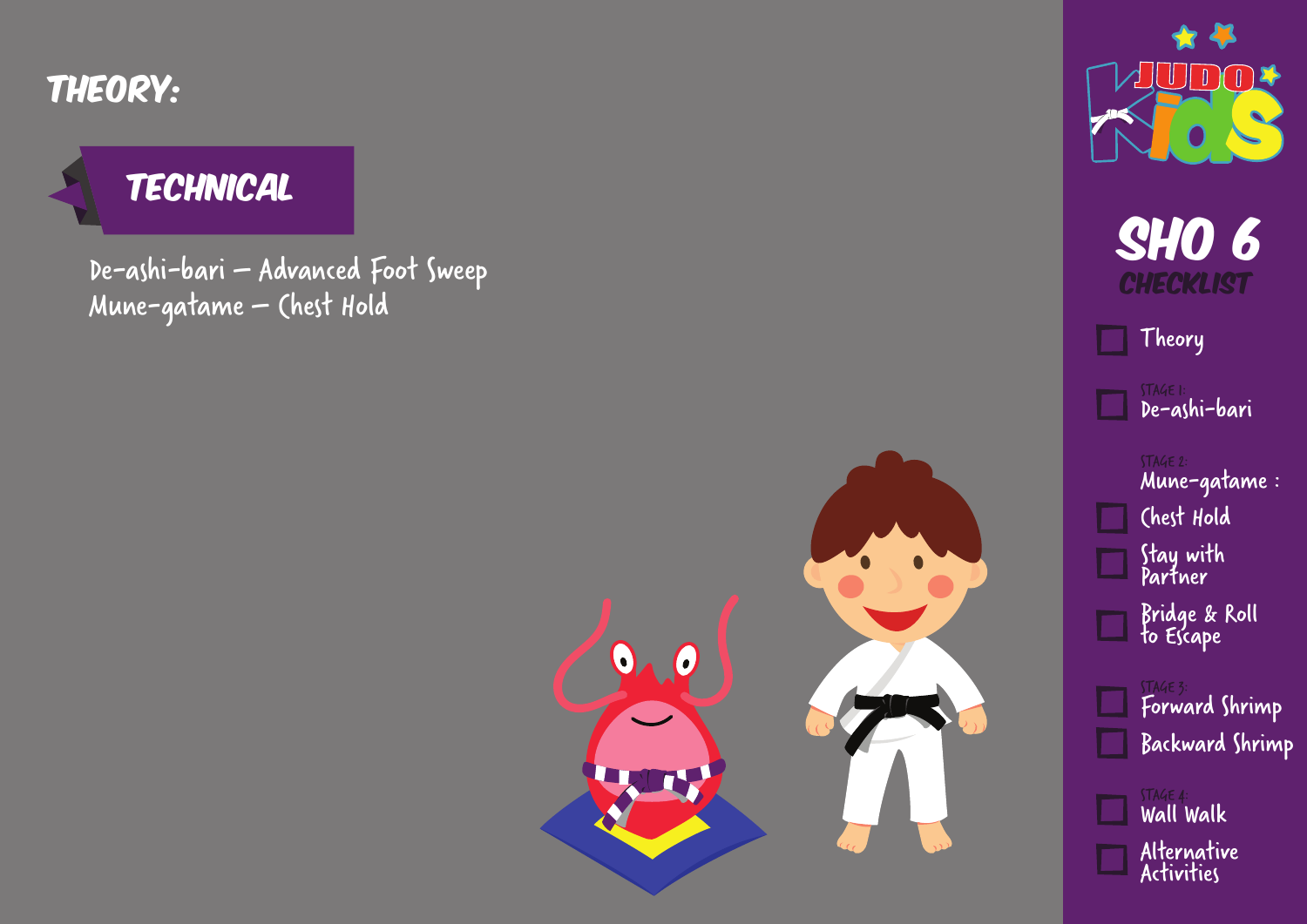

## STAGE 1: DE - ASHI - BARI

### Advanced Foot Sweep:



Pull on sleeve to make your partner step forward. As they step sweep their foot.







**SHO 6 CHECKLIST** 

Theory

STAGE 1: De-ashi-bari

STAGE 2: Mune-gatame : Chest Hold Stay with Partner

Bridge & Roll to Escape

STAGE 3: Forward Shrimp Backward Shrimp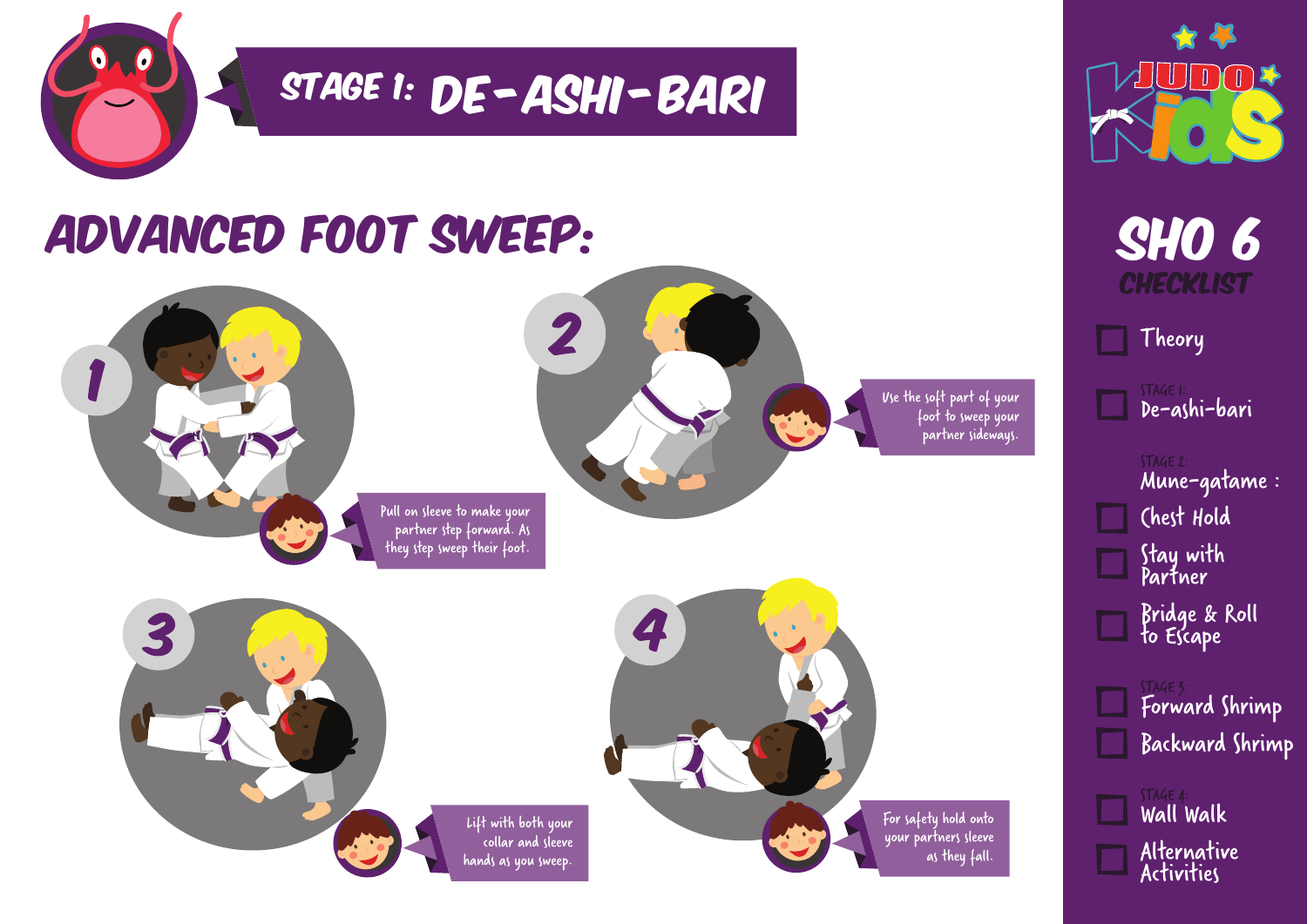

# STAGE 2: MUNE - GATAME

### CHEST HOLD:





Place your chest on your partners. Clamp them to you with your arms under their neck and arms. Keep your body over your partners and use your legs for stability.

### Stay with PArtner:

- Holding your partner in a loose mune-gatame position.
- From here they move backward, forward and sideways.
- You have to stay with them in the hold down for  $15 20$  seconds.
- Swap over and give your partner a turn.





Theory

STAGE 1: De-ashi-bari

STAGE 2: Mune-gatame : Chest Hold

Stay with Partner

Bridge & Roll to Escape

STAGE 3: Forward Shrimp Backward Shrimp

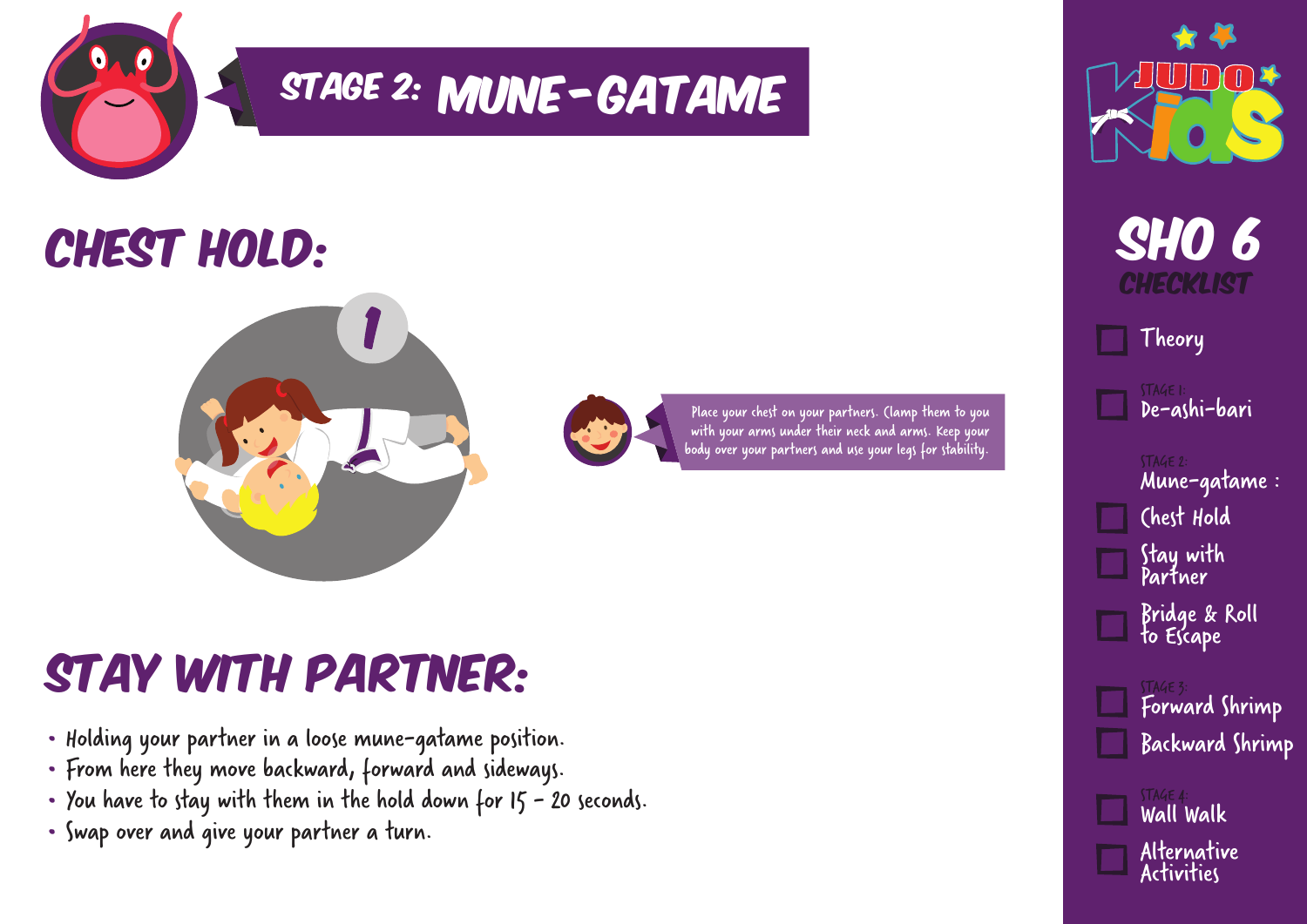

# STAGE 2: MUNE-GATAME

### Bridge & Roll to Escape:













Theory

STAGE 1: De-ashi-bari

STAGE 2: Mune-gatame : Chest Hold Stay with Partner

Bridge & Roll to Escape

STAGE 3: Forward Shrimp Backward Shrimp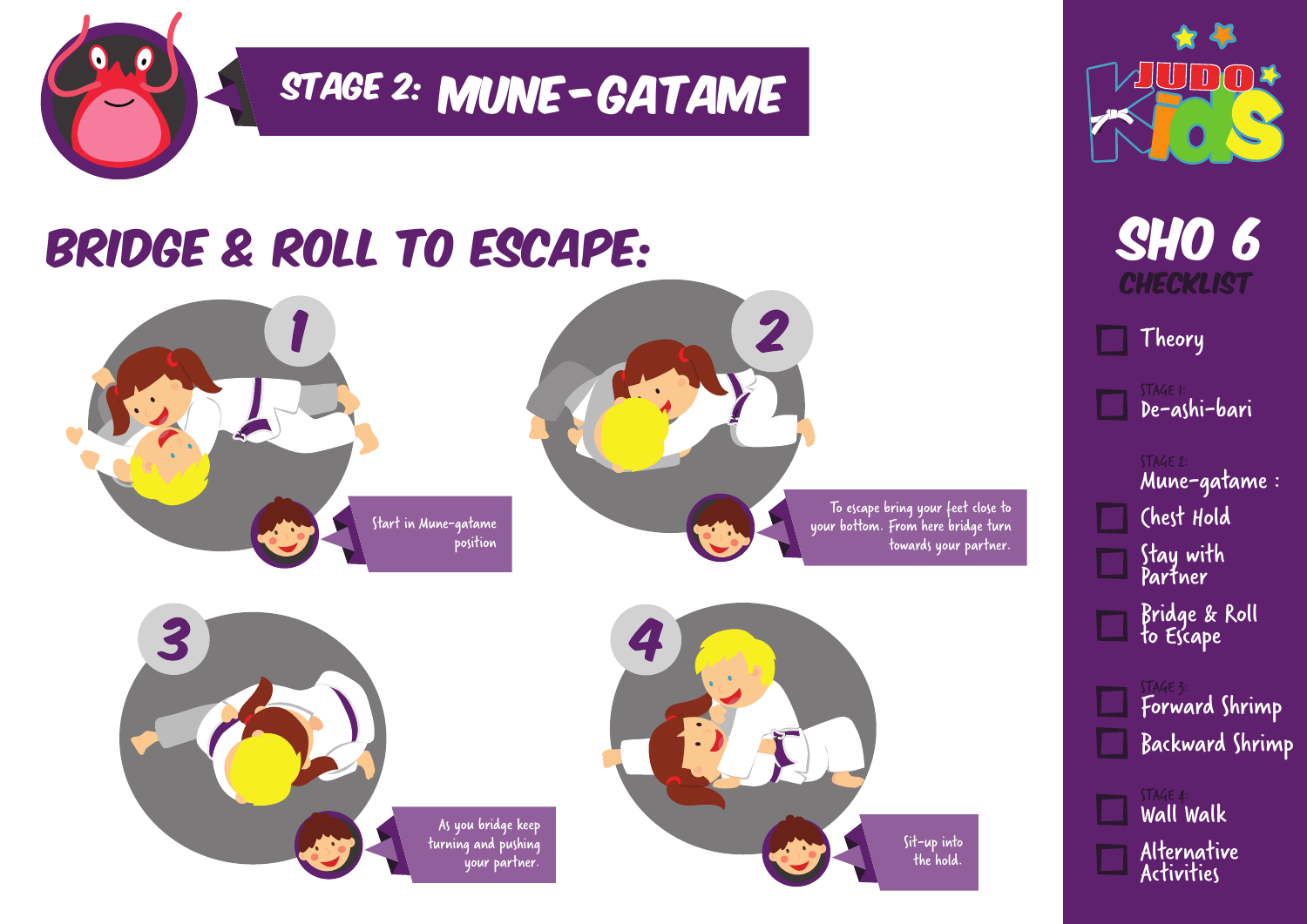



**SHO 6 CHECKLIST** 

Theory

STAGE 1: De-ashi-bari

STAGE 2: Mune-gatame : Chest Hold Stay with Partner

Bridge & Roll to Escape

STAGE 3: Forward Shrimp Backward Shrimp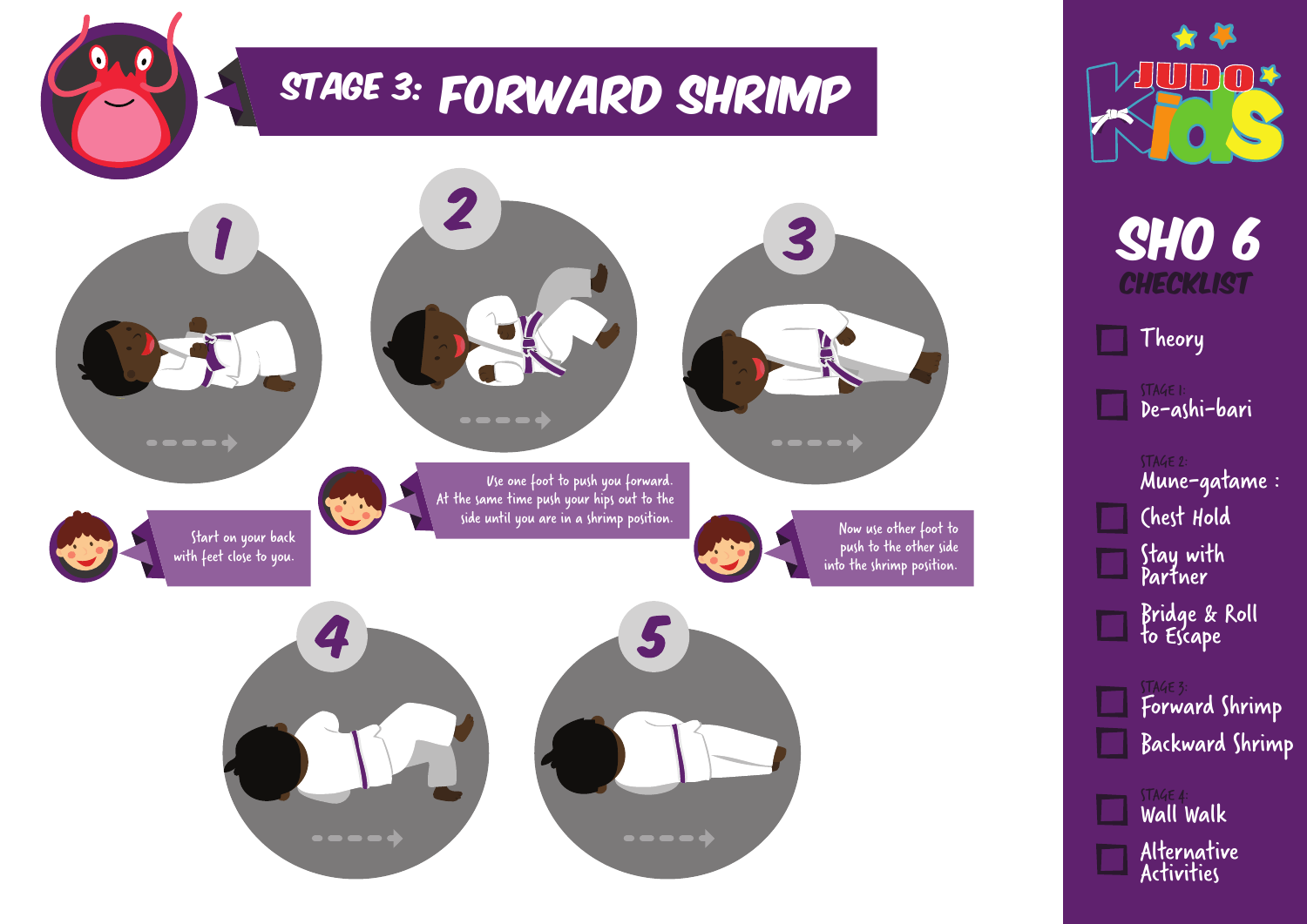